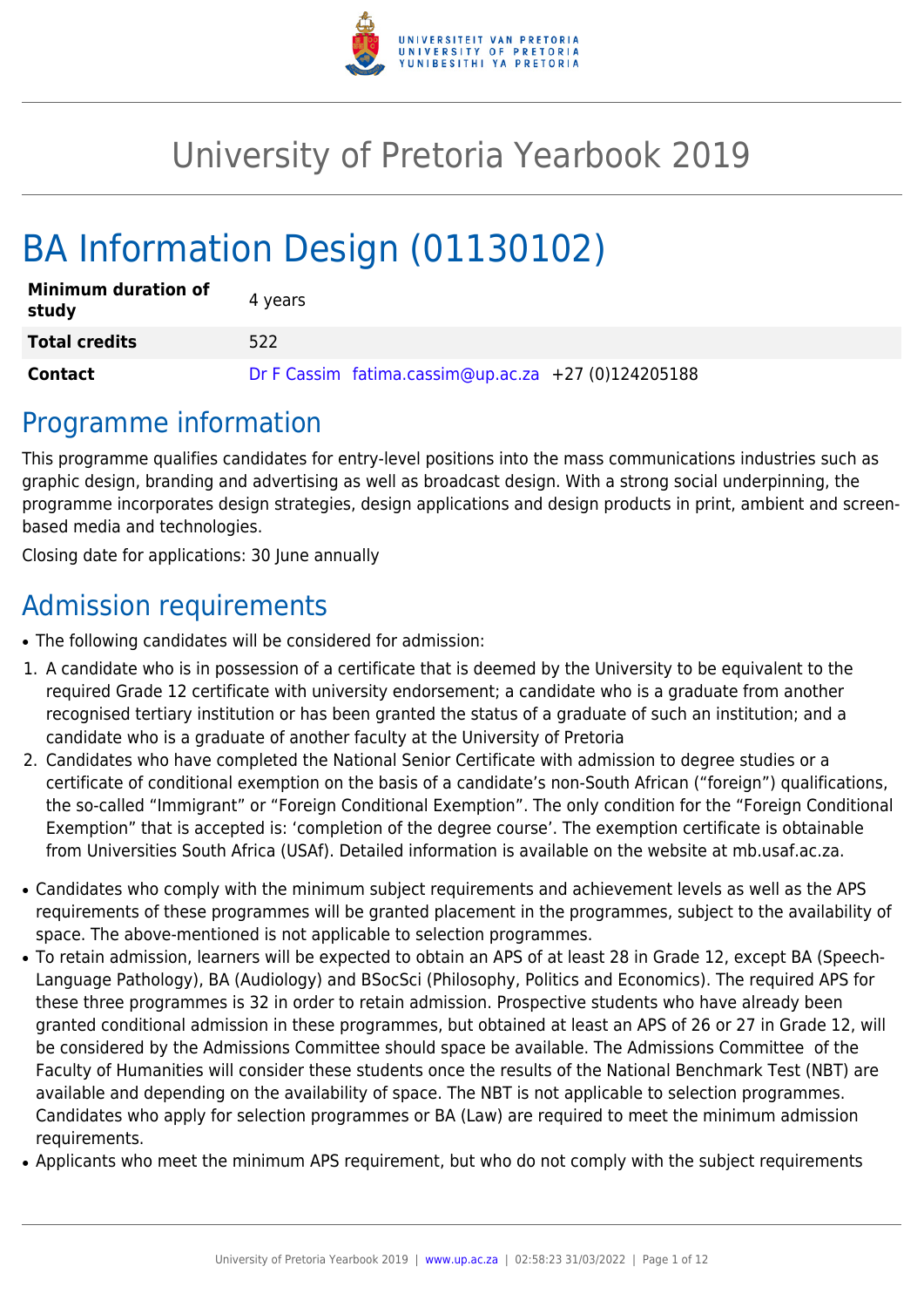

must write the NBT.

- The Faculty will assess satisfactory performance in the NBT in the light of its commitment to ensure that an appropriate proportion of the applicants will be drawn from the disadvantaged category of the population.
- Life Orientation is excluded when calculating the APS.
- The language of communication and correspondence is English only.
- For more information, please consult the Faculty yearbook on the UP website.
- Note: The A and IB HL levels are not included in the APS Conversion Table. Faculty requirements for admission based on these equivalent international qualifications are a D for the A level and 4 for the IB HL level.
- Non-NSC candidates who have already completed the equivalent of Grade 12, are advised to submit their Exemption certificates obtained from USAf (www.usaf.ac.za) along with their applications.
- Non-NSC candidates who do not have English Language in Grade 12 are advised to write the NBT or submit their SAT results. Please note that English Literature is not considered as a substitute for English language.

| <b>Minimum requirements</b><br><b>Achievement level</b><br><b>First Additional Language</b> | <b>English Home Language or English</b> | <b>APS</b> |
|---------------------------------------------------------------------------------------------|-----------------------------------------|------------|
| NSC/IEB                                                                                     | AS Level                                |            |
| -5                                                                                          |                                         | RЛ         |

Should you be selected, you will be expected to achieve an APS of at least 28 in Grade 12 to retain admission.

The NBT is not applicable to this programme.

\* Cambridge A level candidates who obtained at least a D in the required subjects, will be considered for admission. International Baccalaureate (IB) HL candidates who obtained at least a 4 in the required subjects, will be considered for admission.

### Additional requirements

Departmental selection is necessary prior to admission to this programme. Although Art as a Grade 12 subject is not a requirement, a candidate must be able to demonstrate his/her creative potential and commitment to the chosen field of study. Candidates are therefore required to submit a portfolio of work for a merit selection review and, if invited, undergo a series of tests and be interviewed by a selection committee. Contact the coordinator for more information. A student who chooses this programme must work in an appropriate design studio, approved by the coordinator, for at least six weeks during the third and fourth years.

## Other programme-specific information

Students who are deemed NOT to be at risk of their level of academic literacy, are exempted from ALL 110 and ALL 125.

### Promotion to next study year

A student must pass all the core modules to be promoted to the next year of study. The Dean may approve exceptions to these promotion requirements on the recommendation of the head of the department.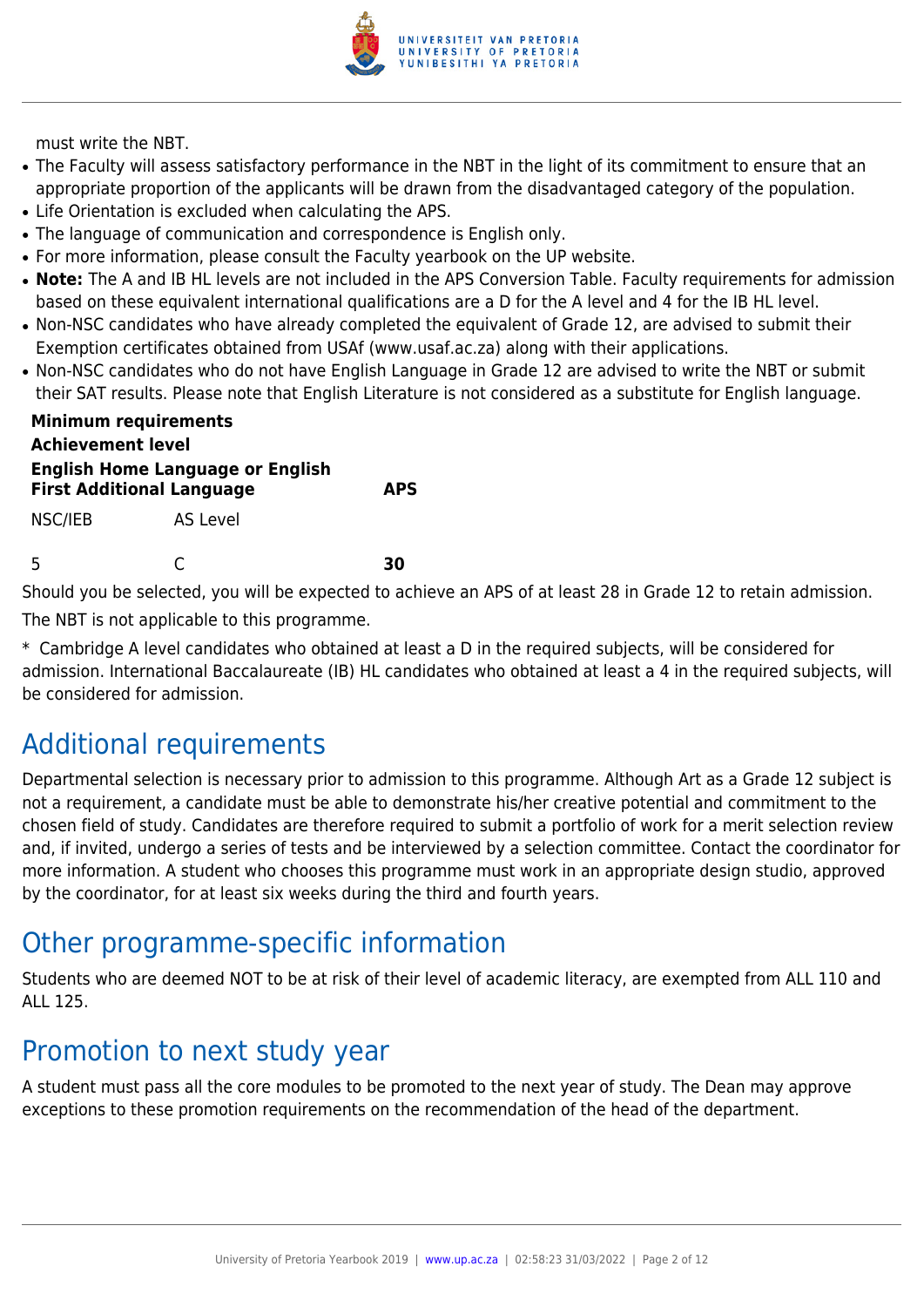

### Pass with distinction

The degree is awarded with distinction to a candidate who obtains at least 75% in IOW 400 and VKK 402.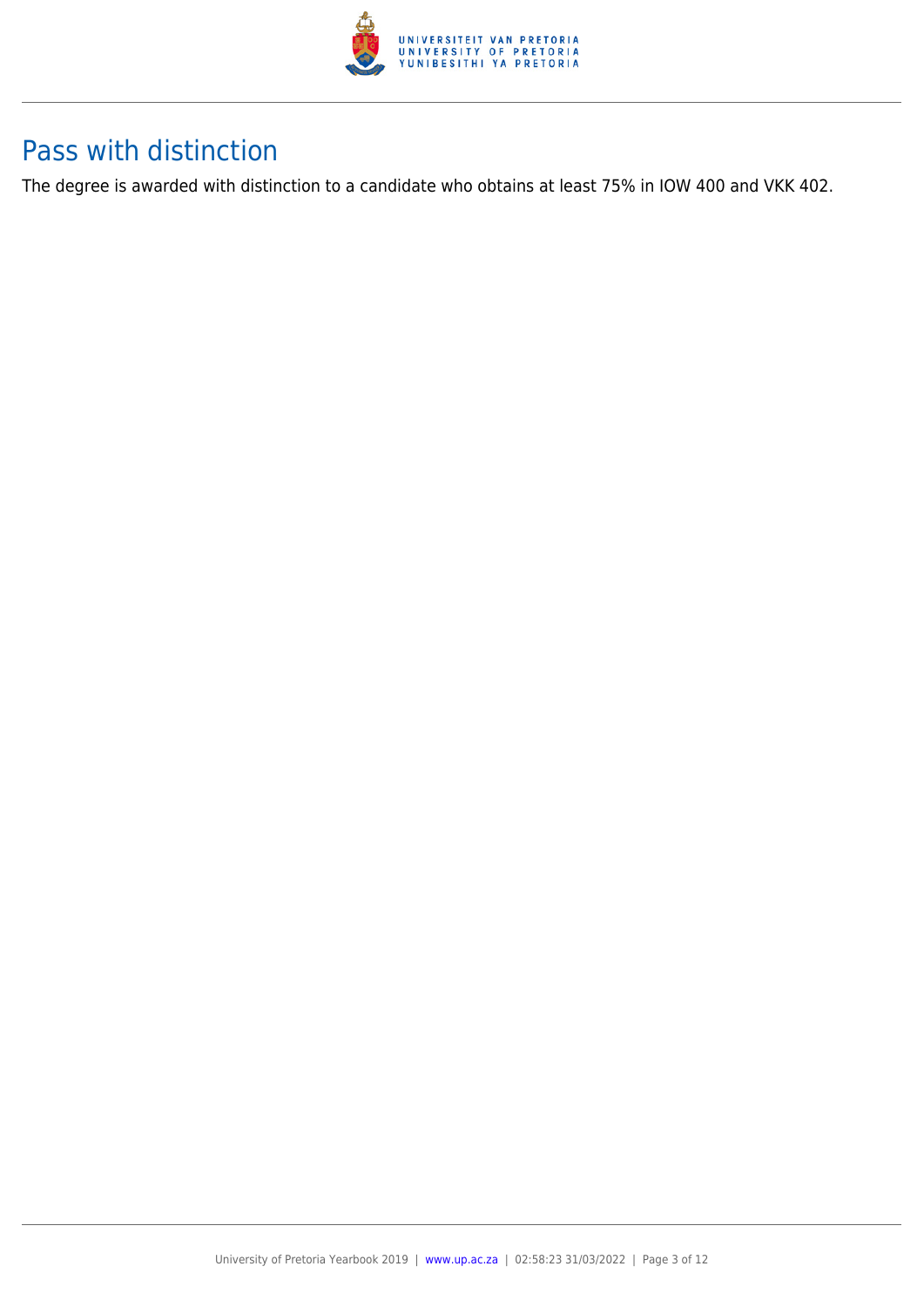

# Curriculum: Year 1

#### **Minimum credits: 122**

To be promoted to the second year of study all core modules must be passed.

### **Fundamental modules**

#### **Academic information management 101 (AIM 101)**

| <b>Module credits</b>         | 6.00                                                                                                                                                                                                                                                                                                                                                                         |
|-------------------------------|------------------------------------------------------------------------------------------------------------------------------------------------------------------------------------------------------------------------------------------------------------------------------------------------------------------------------------------------------------------------------|
| <b>Service modules</b>        | Faculty of Engineering, Built Environment and Information Technology<br><b>Faculty of Education</b><br><b>Faculty of Economic and Management Sciences</b><br><b>Faculty of Humanities</b><br>Faculty of Law<br><b>Faculty of Health Sciences</b><br>Faculty of Natural and Agricultural Sciences<br>Faculty of Theology and Religion<br><b>Faculty of Veterinary Science</b> |
| <b>Prerequisites</b>          | No prerequisites.                                                                                                                                                                                                                                                                                                                                                            |
| <b>Contact time</b>           | 2 lectures per week                                                                                                                                                                                                                                                                                                                                                          |
| <b>Language of tuition</b>    | Module is presented in English                                                                                                                                                                                                                                                                                                                                               |
| <b>Department</b>             | <b>Information Science</b>                                                                                                                                                                                                                                                                                                                                                   |
| <b>Period of presentation</b> | Semester 1                                                                                                                                                                                                                                                                                                                                                                   |

#### **Module content**

Find, evaluate, process, manage and present information resources for academic purposes using appropriate technology. Apply effective search strategies in different technological environments. Demonstrate the ethical and fair use of information resources. Integrate 21st-century communications into the management of academic information.

#### **Academic literacy 110 (ALL 110)**

| <b>Module credits</b>         | 6.00                                                                  |
|-------------------------------|-----------------------------------------------------------------------|
| <b>Service modules</b>        | <b>Faculty of Health Sciences</b><br>Faculty of Theology and Religion |
| <b>Prerequisites</b>          | No prerequisites.                                                     |
| <b>Contact time</b>           | 2 lectures per week                                                   |
| <b>Language of tuition</b>    | Module is presented in English                                        |
| <b>Department</b>             | Unit for Academic Literacy                                            |
| <b>Period of presentation</b> | Semester 1                                                            |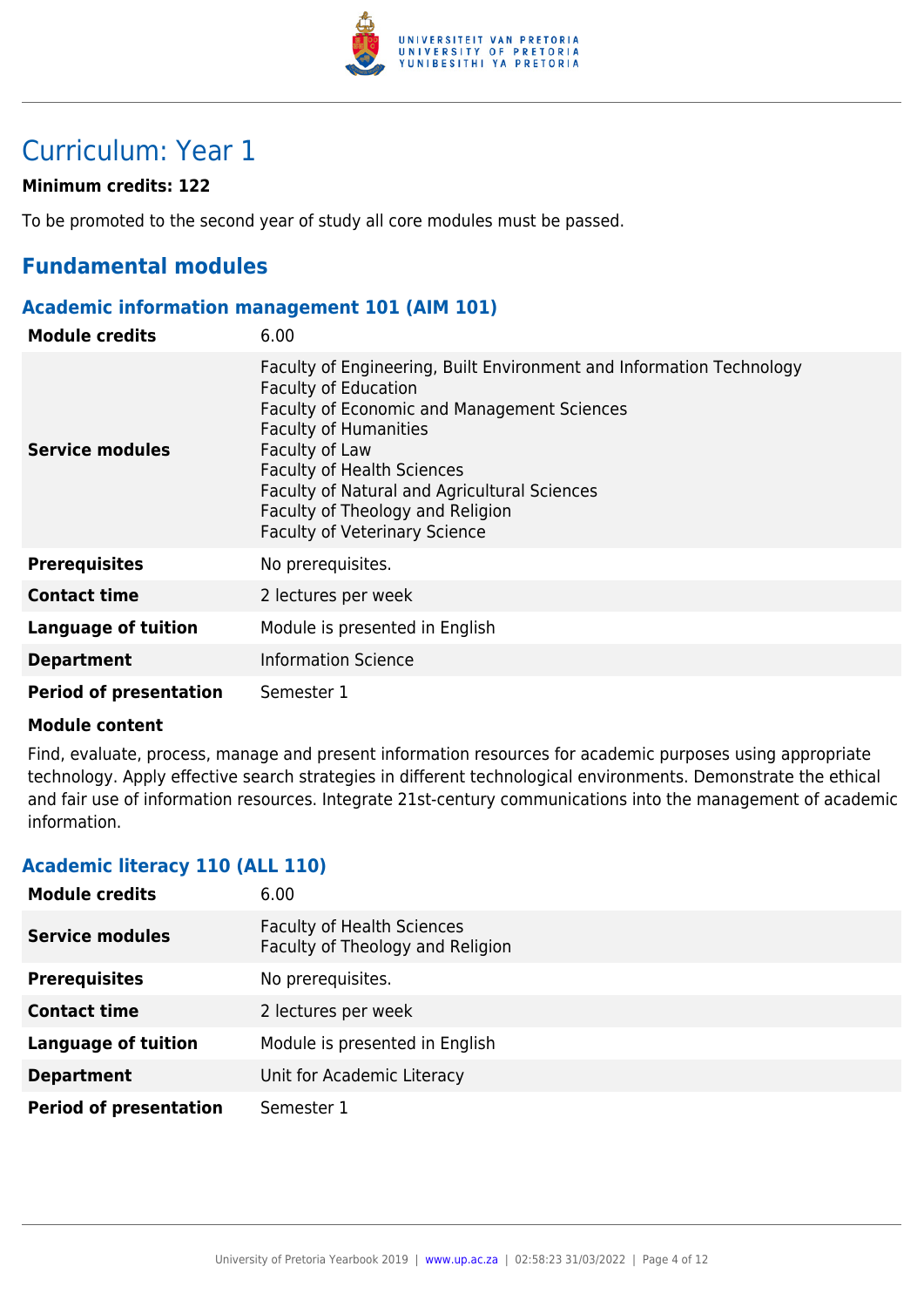

This module intends to equip students to cope more confidently and competently with the reading and understanding of a variety of texts, to apply these skills in a variety of contexts and to follow the conventions of academic writing.

#### **Academic literacy for Humanities 125 (ALL 125)**

| <b>Module credits</b>         | 6.00                              |
|-------------------------------|-----------------------------------|
| <b>Service modules</b>        | <b>Faculty of Health Sciences</b> |
| <b>Prerequisites</b>          | No prerequisites.                 |
| <b>Contact time</b>           | 2 lectures per week               |
| <b>Language of tuition</b>    | Module is presented in English    |
| <b>Department</b>             | Unit for Academic Literacy        |
| <b>Period of presentation</b> | Semester 2                        |

#### **Module content**

This module equips students to understand and use a range of discipline-specific terminology; apply the strategies of critical and comprehensive reading to their own academic literacy; apply the conventions of academic writing to their own writing, using the process approach, to produce intelligible academic texts and use the correct referencing technique as required by the faculty.

#### **Academic orientation 101 (UPO 101)**

| <b>Module credits</b>         | 0.00                           |
|-------------------------------|--------------------------------|
| <b>Prerequisites</b>          | No prerequisites.              |
| Language of tuition           | Module is presented in English |
| <b>Department</b>             | Humanities Deans Office        |
| <b>Period of presentation</b> | Year                           |

### **Core modules**

#### **Imaging and visualisation (1) 101 (ILL 101)**

| <b>Module credits</b>         | 40.00                                                                    |
|-------------------------------|--------------------------------------------------------------------------|
| <b>Prerequisites</b>          | Admission into relevant programme                                        |
| <b>Contact time</b>           | 2 discussion classes per week, 1 lecture per week, 6 practicals per week |
| <b>Language of tuition</b>    | Module is presented in English                                           |
| <b>Department</b>             | <b>Visual Arts</b>                                                       |
| <b>Period of presentation</b> | Year                                                                     |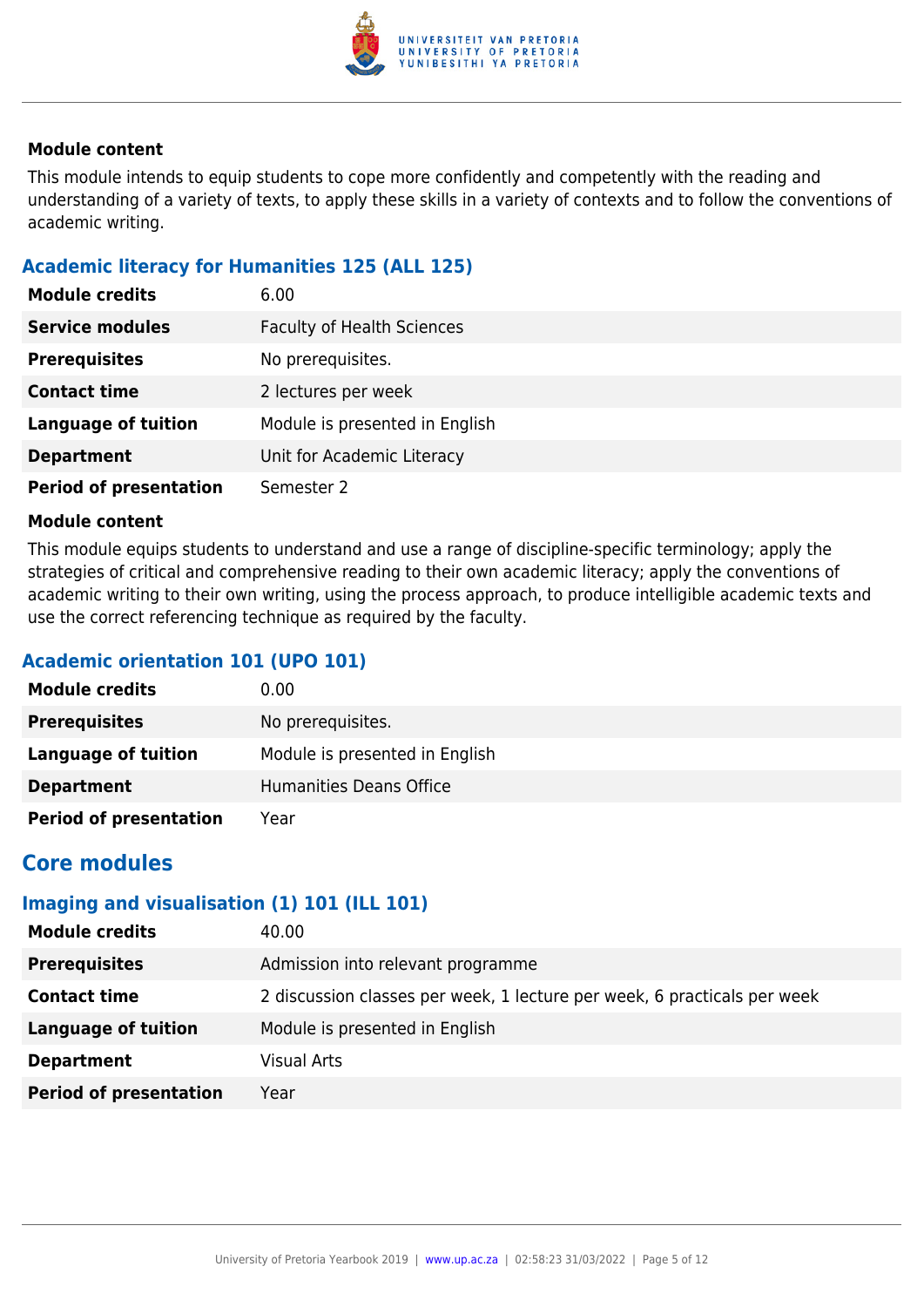

\*Closed – requires departmental selection

The module develops drawing skills that can be used to visually explore and create images and ideas for visual communication. An understanding of structure, form, space and lighting is developed through perceptual exploration of man-made and organic forms, supported by related theory.

#### **Information design (1) 100 (IOW 100)**

| <b>Module credits</b>         | 40.00                                                                    |
|-------------------------------|--------------------------------------------------------------------------|
| <b>Prerequisites</b>          | Admission into relevant programme                                        |
| <b>Contact time</b>           | 1 lecture per week, 6 practicals per week, 2 discussion classes per week |
| <b>Language of tuition</b>    | Module is presented in English                                           |
| <b>Department</b>             | <b>Visual Arts</b>                                                       |
| <b>Period of presentation</b> | Year                                                                     |

#### **Module content**

\*Closed – requires departmental selection

Introduction to design as visual form; elements, principles and logic in design; colour and its use as a design tool; analysis, synthesis and application of selected techniques. Introduction to typography: terminology, historical development and basic text forming; typography as direct communication; typography as illustrative entity. Introduction to the design process: originality and conceptual values; research, concept development, visual articulation and design rationales; self-evaluation.

#### **Visual culture studies 111 (VKK 111)**

| <b>Module credits</b>         | 12.00                                                                |
|-------------------------------|----------------------------------------------------------------------|
| <b>Service modules</b>        | Faculty of Engineering, Built Environment and Information Technology |
| <b>Prerequisites</b>          | No prerequisites.                                                    |
| <b>Contact time</b>           | 3 lectures per week                                                  |
| <b>Language of tuition</b>    | Module is presented in English                                       |
| <b>Department</b>             | <b>Visual Arts</b>                                                   |
| <b>Period of presentation</b> | Semester 1                                                           |

#### **Module content**

Foundations of visual culture

This module introduces art and visual culture theory using a wide range of texts and ideas. The module gives students wide exposure to visual discourses and includes a variety of visual culture examples e.g. artworks, advertisements. These discourses may include: exploring what visual culture is; modes of analysis; introducing terminology such as ideology and myth; dealing with selected periods from history contextually; introducing cultural icons and themes from popular visual culture.

#### **Visual culture studies 121 (VKK 121)**

| <b>Module credits</b> | 12.00 |
|-----------------------|-------|
|-----------------------|-------|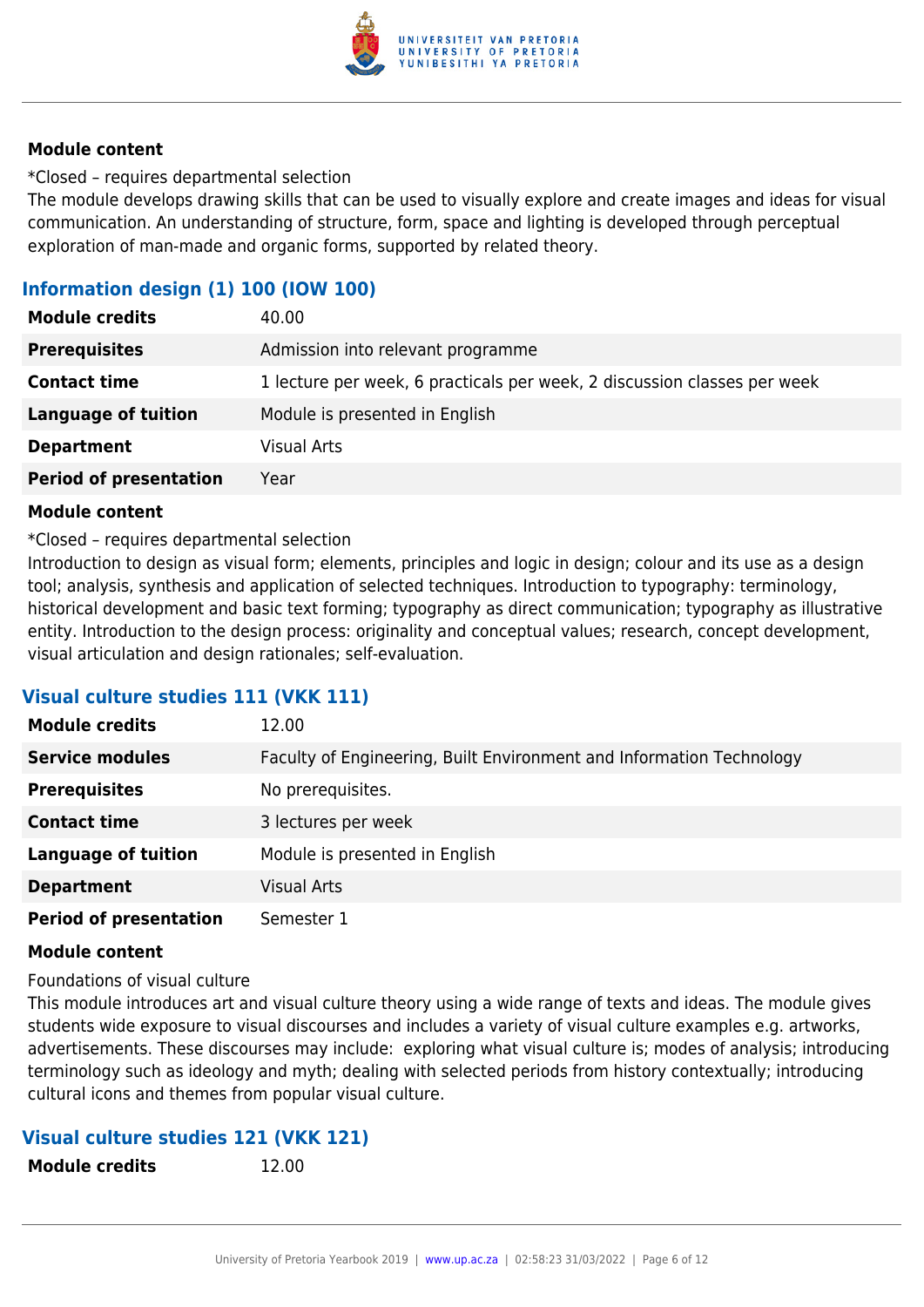

| <b>Prerequisites</b>          | No prerequisites.              |
|-------------------------------|--------------------------------|
| <b>Contact time</b>           | 3 lectures per week            |
| <b>Language of tuition</b>    | Module is presented in English |
| <b>Department</b>             | <b>Visual Arts</b>             |
| <b>Period of presentation</b> | Semester 2                     |
|                               |                                |

Images across media: current issues

This module presents an introduction into the ways in which images appear across media in contemporary visual culture from a specific African perspective within the global. This is done by means of exploring key modes, themes, genres, platforms and visual texts. Among the media and mediums that may be covered are photography, art, graphic design, advertising, film, documentaries, video, digital and social media.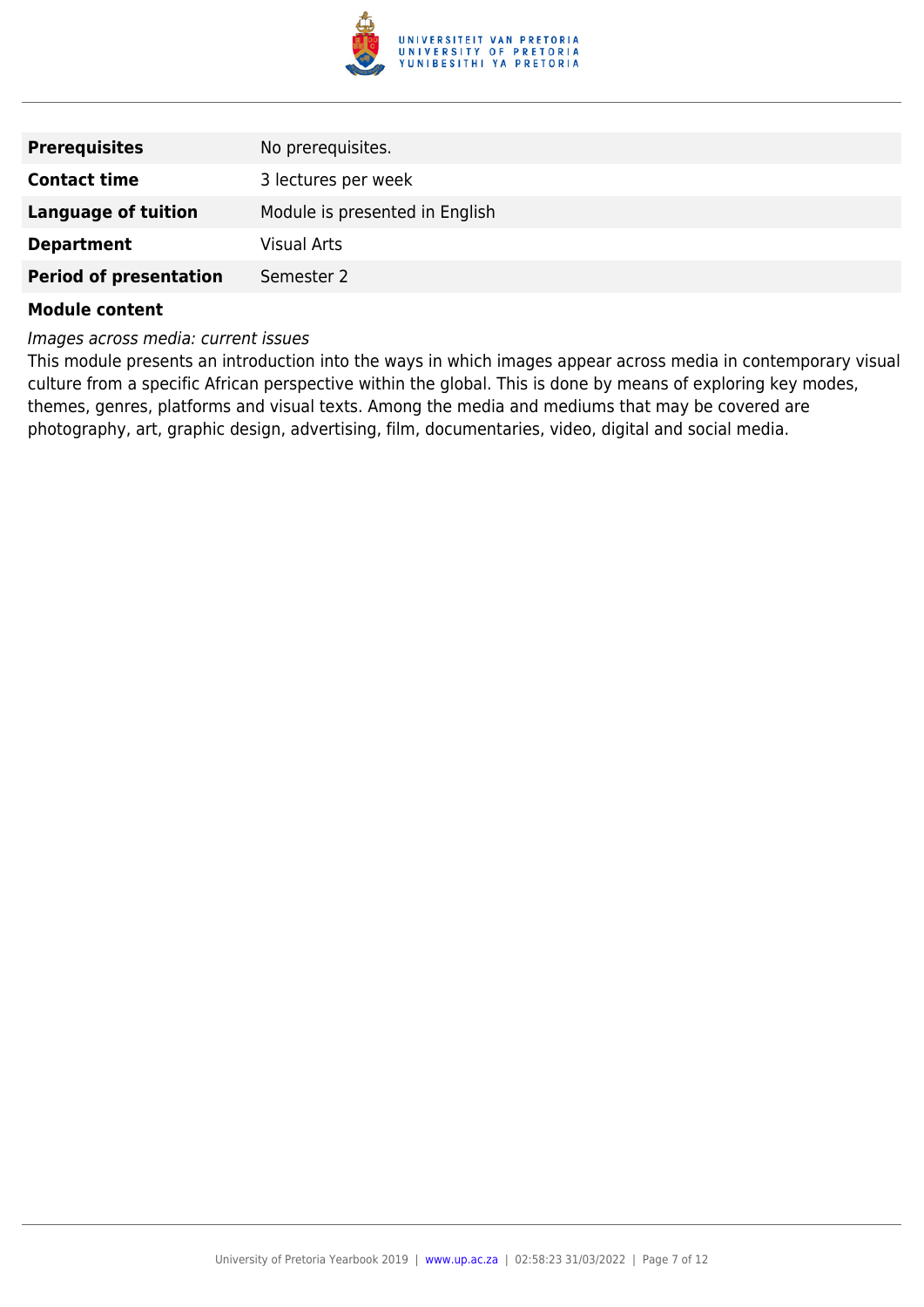

# Curriculum: Year 2

#### **Minimum credits: 120**

To be promoted to the third year of study all core modules must be passed.

### **Core modules**

#### **Imaging and visualisation (2) 201 (ILL 201)**

| <b>Module credits</b>         | 40.00                                                                    |
|-------------------------------|--------------------------------------------------------------------------|
| <b>Prerequisites</b>          | <b>ILL 101</b>                                                           |
| <b>Contact time</b>           | 1 lecture per week, 2 discussion classes per week, 6 practicals per week |
| Language of tuition           | Afrikaans and English are used in one class                              |
| <b>Department</b>             | <b>Visual Arts</b>                                                       |
| <b>Period of presentation</b> | Year                                                                     |

#### **Module content**

\*Closed – requires departmental selection

This module allows development of skills necessary for the conceptualisation, visualization and presentation of ideas and images with different meanings and purposes. Areas explored include interpretation of word and image relationships, visual rhetoric, characterisation, diagramming of information, instructional storyboarding and media experimentation.

#### **Information design (2) 200 (IOW 200)**

| <b>Module credits</b>         | 40.00                                                                    |
|-------------------------------|--------------------------------------------------------------------------|
| <b>Prerequisites</b>          | <b>IOW 100</b>                                                           |
| <b>Contact time</b>           | 1 lecture per week, 2 discussion classes per week, 6 practicals per week |
| Language of tuition           | Afrikaans and English are used in one class                              |
| <b>Department</b>             | <b>Visual Arts</b>                                                       |
| <b>Period of presentation</b> | Year                                                                     |

#### **Module content**

\*Closed – requires departmental selection

Introduction to digital technology. Typography and layout: typographic expression; layout systems and structures; integration of image and text. Photography in design. Design as visual communication: expressive and utilitarian dimensions; selected techniques and media. Applications and design problem solving in visual identity, packaging, editorial and promotional design.

#### **Visual culture studies 211 (VKK 211)**

| <b>Module credits</b>  | 20.00                                                                |
|------------------------|----------------------------------------------------------------------|
| <b>Service modules</b> | Faculty of Engineering, Built Environment and Information Technology |
| <b>Prerequisites</b>   | No prerequisites.                                                    |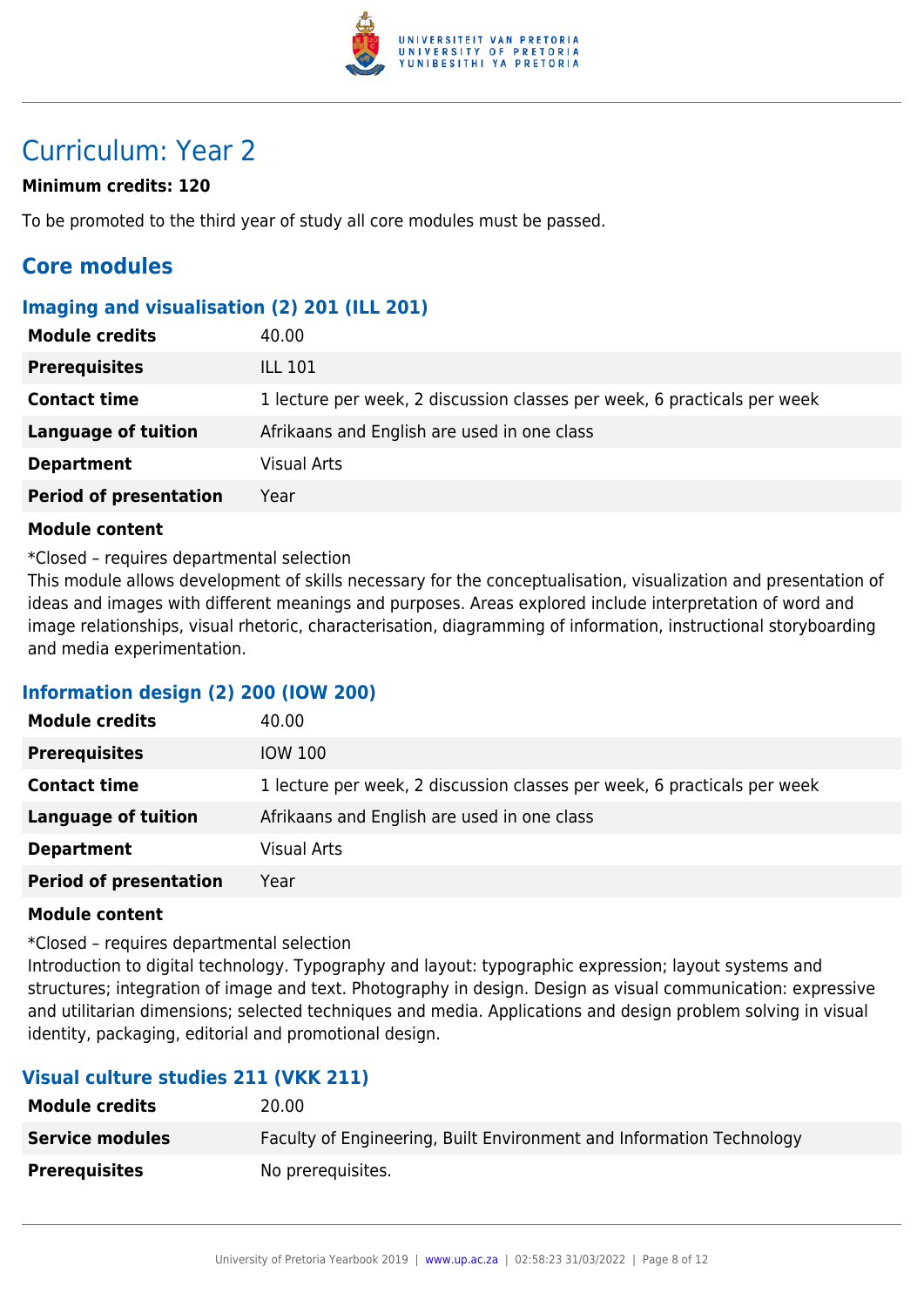

| <b>Contact time</b>           | 1 discussion class per week, 2 lectures per week |
|-------------------------------|--------------------------------------------------|
| <b>Language of tuition</b>    | Afrikaans and English are used in one class      |
| <b>Department</b>             | <b>Visual Arts</b>                               |
| <b>Period of presentation</b> | Semester 1                                       |

Gender, sexuality and visual representation

Introduction to the representation of sex, gender and sexuality in visual culture. Gender theory and terminology related to feminism, masculinity studies and *lbgtq* theory (lesbian, bisexual, gay, transgendered, queer) are unpacked. Themes and issues in gender and identity politics such as the male hero, the nude in late 19th century art, the femme fatale, hysteria, androgyny and transsexuality are dealt with. Sexuality and gender issues across a range of visual cultural such as soaps, sitcoms, artworks, advertisements, fashion, music videos and films are addressed.

#### **Visual culture studies 221 (VKK 221)**

| <b>Module credits</b>         | 20.00                                            |
|-------------------------------|--------------------------------------------------|
| <b>Prerequisites</b>          | No prerequisites.                                |
| <b>Contact time</b>           | 2 lectures per week, 1 discussion class per week |
| <b>Language of tuition</b>    | Afrikaans and English are used in one class      |
| <b>Department</b>             | <b>Visual Arts</b>                               |
| <b>Period of presentation</b> | Semester 2                                       |

#### **Module content**

#### Visual (Post)colonialisms

This module investigates aspects of Africanness, Afrocentrism, multiculturalism, transnationalism and the African diaspora and studies a cross section of work including traditional art, tourist art and the hybrid aesthetics of contemporary African art and visual culture. The module also focuses on the ideology of imperialism and colonialism and its influence on art and visual culture from the nineteenth century onwards. The influence of postcolonial thinking on the deconstruction of the ideology of colonialism is highlighted with reference to landscape and memory, the exotic and primitivism in South African visual culture.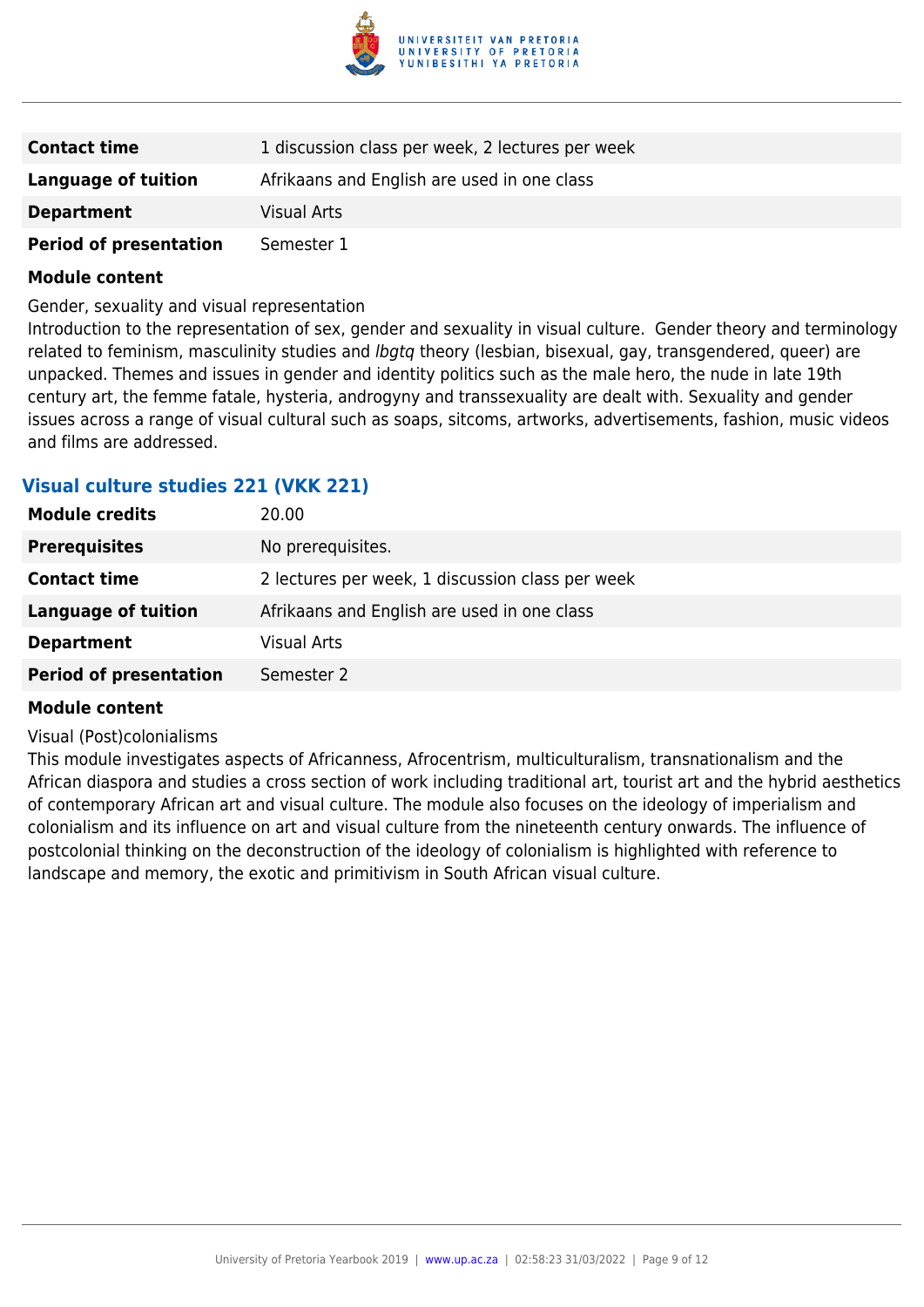

# Curriculum: Year 3

#### **Minimum credits: 160**

To be promoted to the fourth year of study all core modules must be passed.

### **Core modules**

#### **Imaging and visualisation (3) 301 (ILL 301)**

| <b>Module credits</b>         | 50.00                                                                     |
|-------------------------------|---------------------------------------------------------------------------|
| <b>Prerequisites</b>          | <b>ILL 201</b>                                                            |
| <b>Contact time</b>           | 2 lectures per week, 4 practicals per week, 2 discussion classes per week |
| Language of tuition           | Afrikaans and English are used in one class                               |
| <b>Department</b>             | <b>Visual Arts</b>                                                        |
| <b>Period of presentation</b> | Year                                                                      |

#### **Module content**

\*Closed – requires departmental selection

This module allows for integration of imaging and visualisation with selected Information Design outcomes. Personal approaches to conceptualisation, critical reflection, autographic style and use of media are developed to visually explore and interpret deeper levels of meaning.

#### **Information design (3) 300 (IOW 300)**

| <b>Module credits</b>         | 50.00                                                                     |
|-------------------------------|---------------------------------------------------------------------------|
| <b>Prerequisites</b>          | <b>IOW 200</b>                                                            |
| <b>Contact time</b>           | 4 practicals per week, 2 discussion classes per week, 2 lectures per week |
| <b>Language of tuition</b>    | Afrikaans and English are used in one class                               |
| <b>Department</b>             | <b>Visual Arts</b>                                                        |
| <b>Period of presentation</b> | Year                                                                      |

#### **Module content**

\*Closed – requires departmental selection

Computer proficiency and digital technology as design tool and design medium. Production management: technology and production systems for paper and screen-based media. Design as visual communication: content, audience, media and design strategy. Applications and design problem solving in visual identity, packaging, exhibition, editorial, advertising and promotional design. Individualised design research.

#### **Visual culture studies 311 (VKK 311)**

| <b>Module credits</b> | 30.00                                            |
|-----------------------|--------------------------------------------------|
| <b>Prerequisites</b>  | No prerequisites.                                |
| <b>Contact time</b>   | 1 discussion class per week, 2 lectures per week |
| Language of tuition   | Afrikaans and English are used in one class      |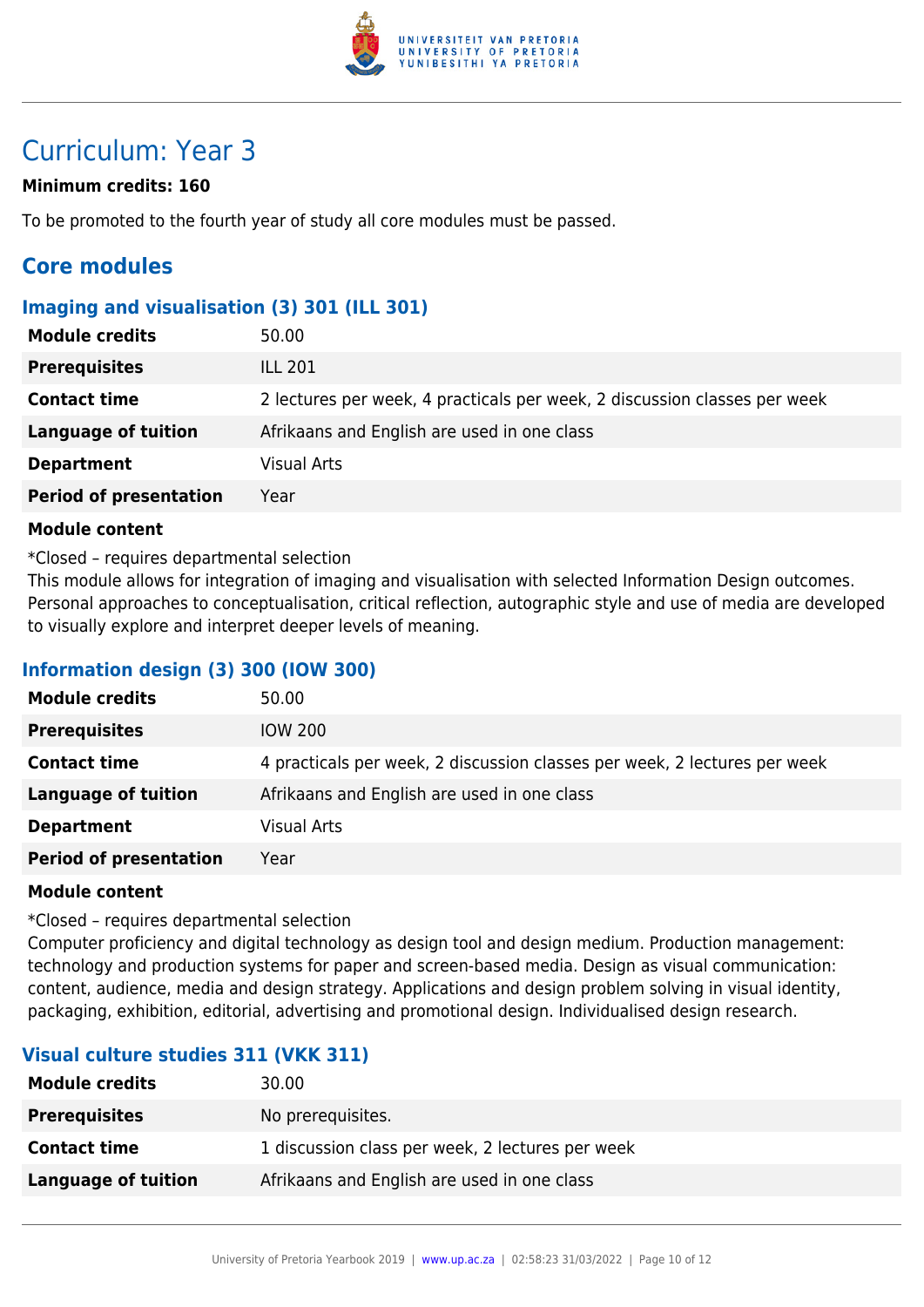

| <b>Visual Arts</b><br><b>Department</b> |  |
|-----------------------------------------|--|
|-----------------------------------------|--|

**Period of presentation** Semester 1

#### **Module content**

Post/Modernities: Contemporary discourses

This module investigates Modernism and Postmodernism as the dominant aesthetic, discursive and visual paradigms of the 20th and 21st centuries. Key concepts in these discourses and counter-discourses are highlighted and explored, such as the creation of modern subjectivity, the beautiful and the sublime, the avant garde, the metaphysics of presence, originality, authorship, hermeneutics, the "language turn", différance and the so-called "end of art". Theorist may include: Kant, Heidegger, Derrida and Foucault.

#### **Visual culture studies 321 (VKK 321)**

| <b>Module credits</b>         | 30.00                                            |
|-------------------------------|--------------------------------------------------|
| <b>Prerequisites</b>          | No prerequisites.                                |
| <b>Contact time</b>           | 2 lectures per week, 1 discussion class per week |
| Language of tuition           | Afrikaans and English are used in one class      |
| <b>Department</b>             | <b>Visual Arts</b>                               |
| <b>Period of presentation</b> | Semester 2                                       |

#### **Module content**

Visual and virtual spaces

Critical decoding of culturally encoded ideas and ideologies embodied in the construction of space, place, and cyberspace in selected Modernist and Postmodernist cultural practices. Topics include spaces of consumption and entertainment such as shopping malls; gender and spatiality; symbolic spaces; surveillance and the architecture of fear. Land art, environmental art and related debates are also addressed. The ways in which real space is virtualised through new technologies; the history and development of virtual reality, virtual communities, the cyborg and cyberpunk, as well as post humanism, are all engaged with specific emphasis on how embodiment and disembodiment are represented visually.